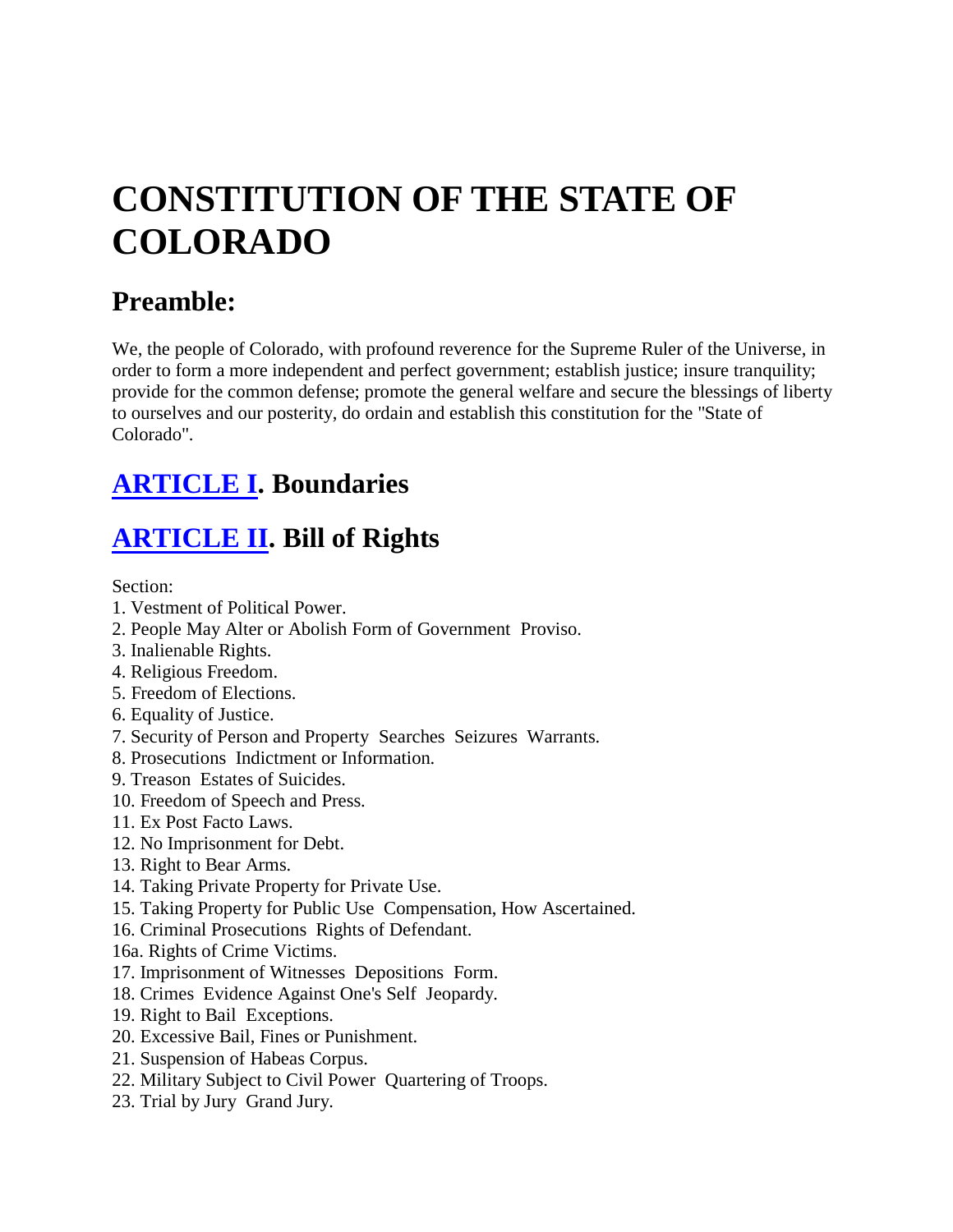- 24. Right to Assemble and Petition.
- 25. Due Process of Law.
- 26. Slavery Prohibited.
- 27. Property Rights of Aliens.
- 28. Rights Reserved Not Disparaged.
- 29. Equality of the Sexes.
- 30. Right to Vote or Petition on Annexation Enclaves.

30a. Official Language.

30b. No Protected Status Based on Homosexual, Lesbian or Bisexual Orientation. [Declared to violate the United States Constitution; not in force.]

### **[ARTICLE III.](http://www.i2i.org/Publications/ColoradoConstitution/cnart3.htm) Distribution of Powers**

### **[ARTICLE IV.](http://www.i2i.org/Publications/ColoradoConstitution/cnart4.htm) Executive Department**

- 1. Officers Terms of Office.
- 2. Governor Supreme Executive.
- 3. State Officers Election Returns.
- 4. Qualifications of State Officers.
- 5. Governor CommanderinChief of Militia.
- 6. Appointment of Officers Vacancy.
- 7. Governor May Grant Reprieves and Pardons.
- 8. Governor May Require Information from Officers Message.
- 9. Governor May Convene Legislature or Senate.
- 10. Governor May Adjourn Legislature.
- 11. Bills Presented to Governor Veto Return.
- 12. Governor May Veto Items in Appropriation Bills Reconsideration.
- 13. Succession to the Office of Governor and Lieutenant Governor.
- 14. Lieutenant Governor President of Senate President Pro Tem (Repealed).
- 15. No Lieutenant Governor Who to Act as Governor (Repealed).
- 16. Account and Report of Moneys.
- 17. Executive Officers to Make Report (Repealed).
- 18. State Seal.
- 19. Salaries of Officers Fees Paid into Treasury.
- 20. State Librarian.
- 21. Elected Auditor of State Powers and Duties (Repealed).
- 22. Principal Departments.
- 23. Commissioner of Insurance.

### **[ARTICLE V.](http://www.i2i.org/Publications/ColoradoConstitution/cnart5.htm) Legislative Department .**

- 1. General Assembly Initiative and Referendum.
- 2. Election of Members Oath Vacancies.
- 3. Terms of Senators and Representatives.
- 4. Qualifications of Members.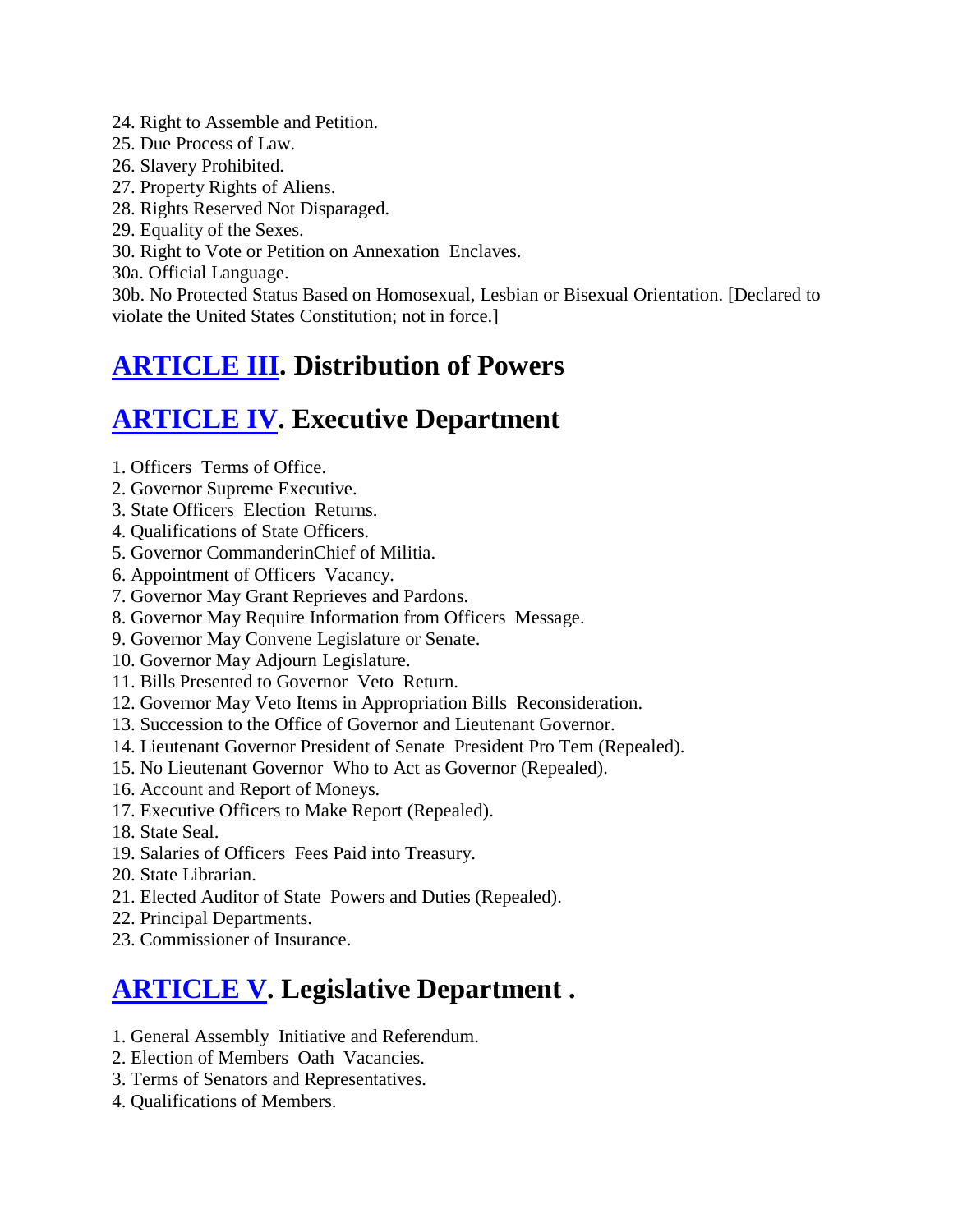- 5. Classification of Senators.
- 6. Salary and Expenses of Members.
- 7. General Assembly Shall Meet When Term of Members Committees.
- 8. Members Precluded from Holding Office.
- 9. Increase of Salary When Forbidden (Repealed).
- 10. Each House to Choose Its Officers.
- 11. Quorum.
- 12. Each House Makes and Enforces Rules.
- 13. Journal Ayes and Noes to be Entered, When.
- 14. Open Sessions.
- 15. Adjournment for More Than Three Days.
- 16. Privileges of Members.
- 17. No Law Passed but by Bill Amendments.
- 18. Enacting Clause.
- 19. When Laws Take Effect Introduction of Bills.
- 20. Bills Referred to Committee Printed.
- 21. Bill to Contain but One Subject Expressed in Title.
- 22. Reading and Passage of Bills.
- 22a. Caucus Positions Prohibited Penalties.
- 22b. Effect of Sections 20 and 22a.
- 23. Vote on Amendments and Report of Committee.
- 24. Revival, Amendment or Extension of Laws.
- [25.](http://www.i2i.org/Publications/ColoradoConstitution/cnart5.htm#25) Special Legislation Prohibited.
- 25a. Eighthour Employment.
- 26. Signing of Bills.
- 27. Officers and Employees Compensation.
- 28. Extra Compensation to Officers, Employees, or Contractors Forbidden.
- 29. Contracts for Facilities and Supplies.
- 30. Salary of Governor and Judges to be Fixed by Legislature Term Not to be Extended or
- Salaries Increased or Decreased (Repealed).
- 31. Revenue Bills.
- 32. Appropriation Bills.
- 33. Disbursement of Public Money.
- [34.](http://www.i2i.org/Publications/ColoradoConstitution/cnart5.htm#34) Appropriations to Private Institutions Forbidden.
- 35. Delegation of Power.
- 36. Laws on Investment of Trust Funds.
- 37. Change of Venue (Repealed).
- 38. No Liability Exchanged or Released.
- 39. Orders and Resolutions Presented to Governor.
- 40. Bribery and Influence in General Assembly.
- 41. Offering, Giving, Promising Money or Other Consideration (Repealed).
- 42. Corrupt Solicitation of Members and Officers (Repealed).
- 43. Member Interested Shall Not Vote.

#### **Congressional and Legislative Apportionments**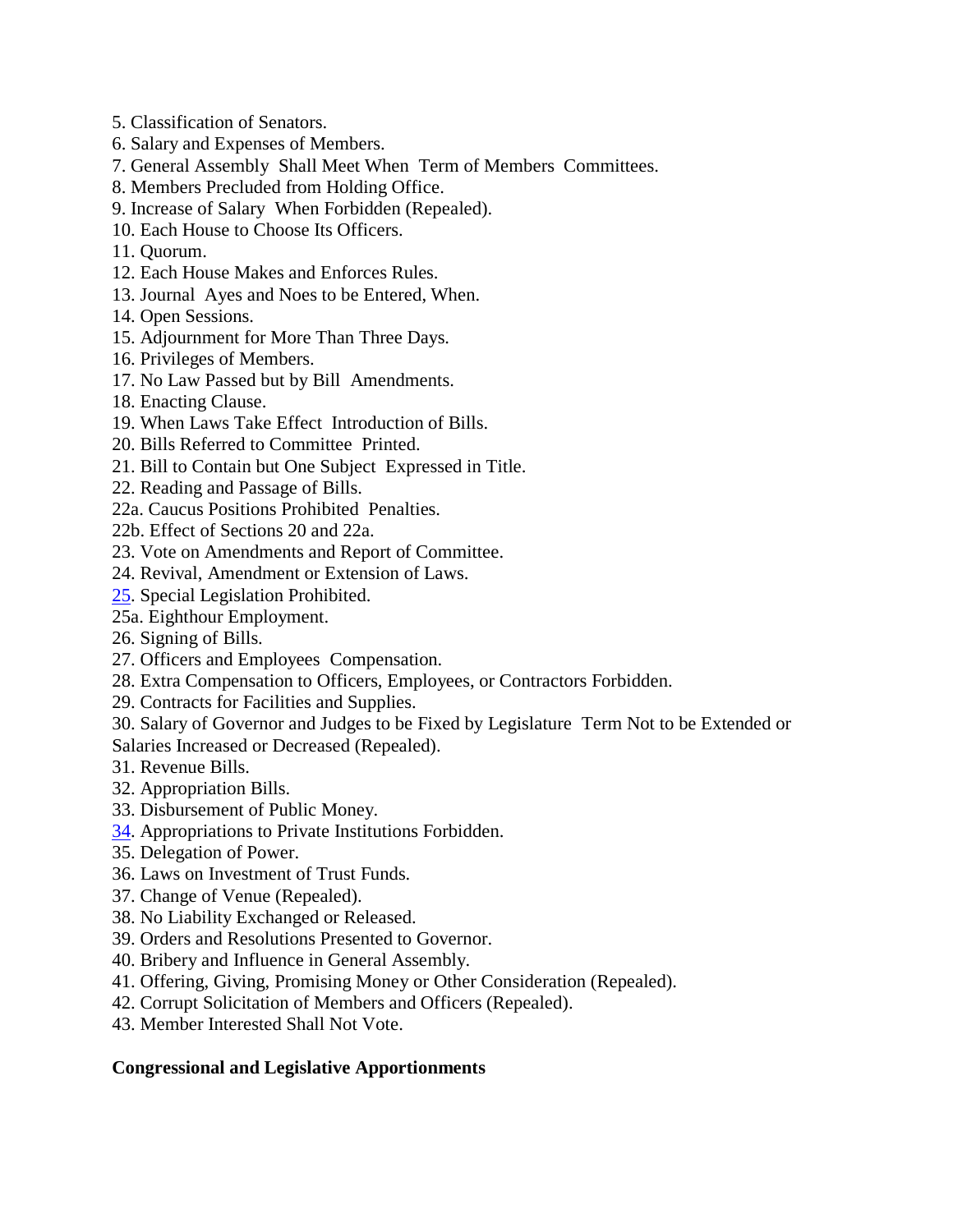- 44. Representatives in Congress.
- 45. General Assembly.
- 46. Senatorial and Representative Districts.
- 47. Composition of Districts.
- 48. Revision and Alteration of Districts Reapportionment Commission.
- 49. Appointment of State Auditor Term Qualifications Duties.
- 50. Public Funding of Abortion Forbidden.

### **[ARTICLE VI.](http://www.i2i.org/Publications/ColoradoConstitution/cnart6.htm) Judicial Department**

1. Vestment of Judicial Power.

#### **Supreme Court**

- 2. Appellate Jurisdiction.
- 3. Original Jurisdiction Opinions.
- 4. Terms.
- 5. Personnel of Court Departments Chief Justice.
- 6. Election of Judges (Repealed).
- 7. Term of Office.
- 8. Qualifications of Justices.

#### **District Courts**

- 9. District Courts Jurisdiction.
- 10. Judicial Districts District Judges.
- 11. Qualifications of District Judges.
- 12. Terms of Court.

#### **District Attorneys**

13. District Attorneys Election Term Salary Qualifications.

#### **Probate and Juvenile Courts**

14. Probate Court Jurisdiction Judges Election Term Qualifications. 15. Juvenile Court Jurisdiction Judges Election Term Qualifications.

#### **County Courts**

- 16. County Judges Terms Qualifications.
- 17. County Courts Jurisdiction Appeals.

#### **Miscellaneous**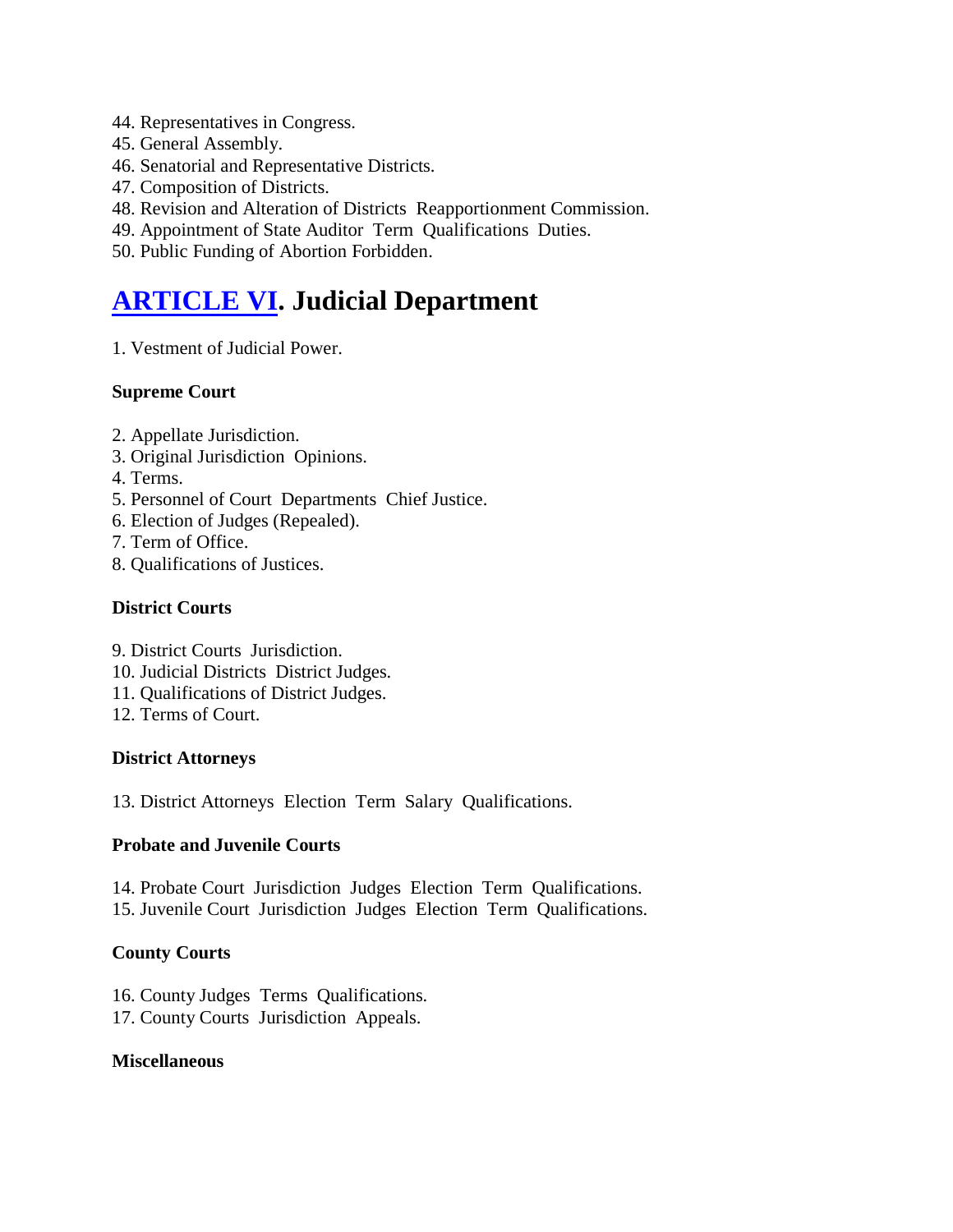- 18. Compensation and Services.
- 19. Laws Relating to Courts Uniform.
- 20. Vacancies.
- 21. Rulemaking Power.
- 22. Process Prosecution In Name of People.
- 23. Retirement and Removal of Justices and Judges.
- 24. Judicial Nominating Commissions.
- 25. Election of Justices and Judges.
- 26. Denver County Judges.

### **[ARTICLE VII.](http://www.i2i.org/Publications/ColoradoConstitution/cnart7.htm) Suffrage and Elections**

- 1. Qualifications of Elector.
- 1a. Qualifications of Elector Residence on Federal Land.
- 2. Suffrage to Women (Repealed).
- 3. Educational Qualifications of Elector (Deleted by amendment).
- 4. When Residence Does Not Change.
- 5. Privilege of Voters.
- 6. Electors Only Eligible to Office.
- 7. General Election.
- 8. Elections by Ballot or Voting Machine.
- 9. No Privilege to Witness in Election Trial.
- 10. Disfranchisement During Imprisonment.
- 11. Purity of Elections.
- 12. Election Contests By Whom Tried.

# **[ARTICLE VIII.](http://www.i2i.org/Publications/ColoradoConstitution/cnart8.htm) State Institutions**

- 1. Established and Supported by State.
- 2. Seat of Government Where Located.
- 3. Seat of Government How Changed.
- 4. Appropriation for Capitol Building (Repealed).
- 5. Educational Institutions.

# **[ARTICLE IX.](http://www.i2i.org/Publications/ColoradoConstitution/cnart9.htm) Education**

- [1.](http://www.i2i.org/Publications/ColoradoConstitution/cnart9.htm#Section%201) Supervision of Schools Board of Education.
- [2.](http://www.i2i.org/Publications/ColoradoConstitution/cnart9.htm#Section%202) Establishment and Maintenance of Public Schools.
- [3.](http://www.i2i.org/Publications/ColoradoConstitution/cnart9.htm#Section%203) School Fund Inviolate.
- [4.](http://www.i2i.org/Publications/ColoradoConstitution/cnart9.htm#Section%204) County Treasurer to Collect and Disburse.
- [5.](http://www.i2i.org/Publications/ColoradoConstitution/cnart9.htm#Section%205) Of What School Fund Consists.
- [6.](http://www.i2i.org/Publications/ColoradoConstitution/cnart9.htm#Section%206) County Superintendent of Schools.
- [7.](http://www.i2i.org/Publications/ColoradoConstitution/cnart9.htm#Section%207) Aid to Private Schools, Churches, Sectarian Purpose, Forbidden.
- [8.](http://www.i2i.org/Publications/ColoradoConstitution/cnart9.htm#Section%208) Religious Test and Race Discrimination Forbidden Sectarian Tenets.
- [9.](http://www.i2i.org/Publications/ColoradoConstitution/cnart9.htm#Section%209) State Board of Land Commissioners.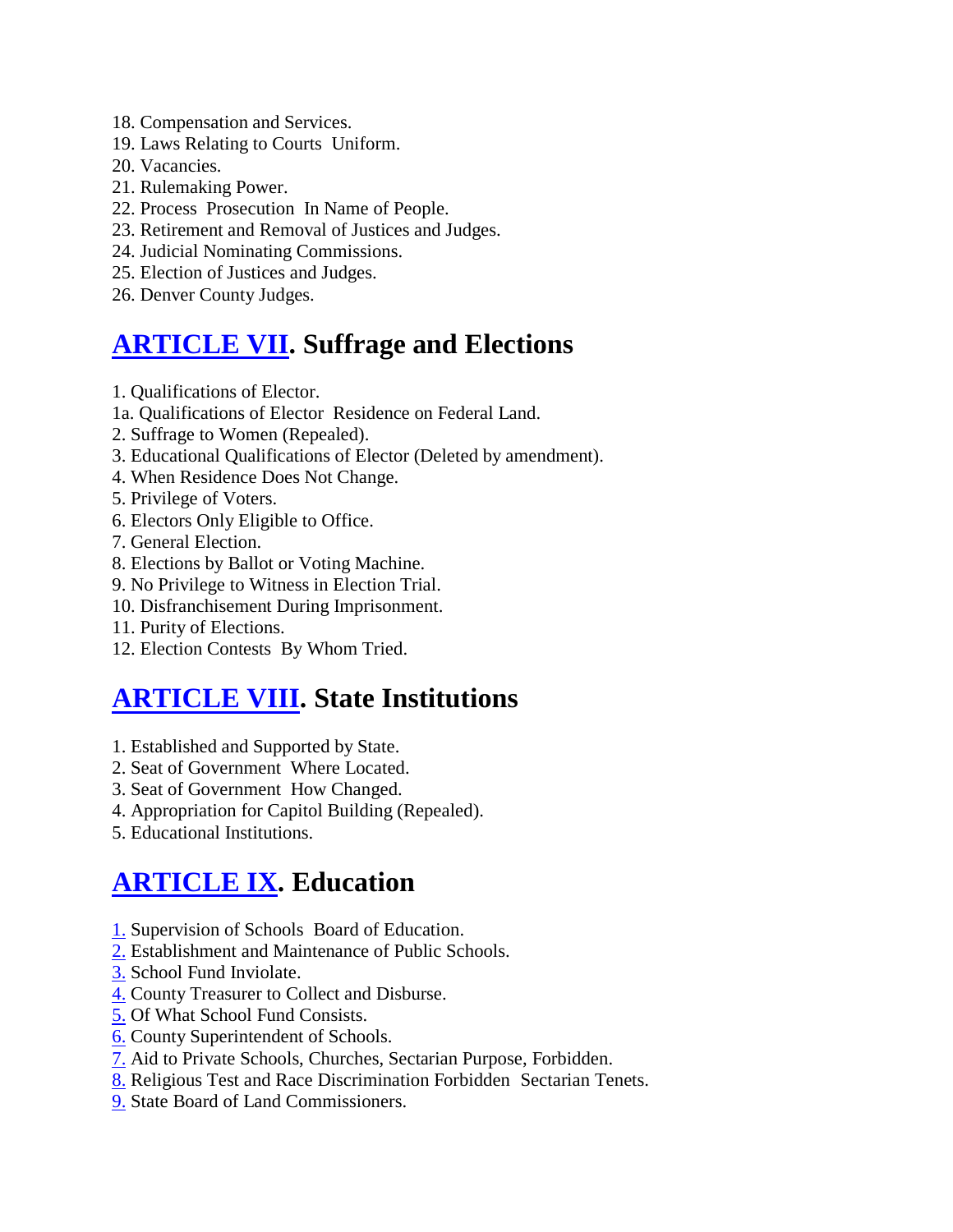- [10.](http://www.i2i.org/Publications/ColoradoConstitution/cnart9.htm#Section%2010/) Selection and Control of Public Lands.
- [11.](http://www.i2i.org/Publications/ColoradoConstitution/cnart9.htm#Section%2011) Compulsory Education.
- [12.](http://www.i2i.org/Publications/ColoradoConstitution/cnart9.htm#Section%2012) Regents of University.
- [13.](http://www.i2i.org/Publications/ColoradoConstitution/cnart9.htm#Section%2013) President of University.
- [14.](http://www.i2i.org/Publications/ColoradoConstitution/cnart9.htm#Section%2014) Control of University (Repealed).
- [15.](http://www.i2i.org/Publications/ColoradoConstitution/cnart9.htm#Section%2015) School Districts Board of Education.
- [16.](http://www.i2i.org/Publications/ColoradoConstitution/cnart9.htm#Section%2016) Textbooks in Public Schools.

#### **[ARTICLE X.](http://www.i2i.org/Publications/ColoradoConstitution/cnart10.htm) Revenue**

[1.](http://www.i2i.org/Publications/ColoradoConstitution/cnart10.htm#Section%201) Fiscal Year.

- [2.](http://www.i2i.org/Publications/ColoradoConstitution/cnart10.htm#Section%202) Tax Provided for State Expenses.
- [3.](http://www.i2i.org/Publications/ColoradoConstitution/cnart10.htm#Section%203) Uniform Taxation Exemptions.
- [4.](http://www.i2i.org/Publications/ColoradoConstitution/cnart10.htm#Section%204) Public Property Exempt.
- [5.](http://www.i2i.org/Publications/ColoradoConstitution/cnart10.htm#Section%205) Property Used for Religious Worship, Schools and Charitable Purposes Exempt.
- [6.](http://www.i2i.org/Publications/ColoradoConstitution/cnart10.htm#Section%206) Selfpropelled Equipment, Motor Vehicles, and Certain Other Movable Equipment.
- [7.](http://www.i2i.org/Publications/ColoradoConstitution/cnart10.htm#Section%207) Municipal Taxation by General Assembly Prohibited.
- [8.](http://www.i2i.org/Publications/ColoradoConstitution/cnart10.htm#Section%208) No County, City, Town to be Released.
- [9.](http://www.i2i.org/Publications/ColoradoConstitution/cnart10.htm#Section%209) Relinquishment of Power to Tax Corporations Forbidden.
- [10.](http://www.i2i.org/Publications/ColoradoConstitution/cnart10.htm#Section%2010) Corporations Subject to Tax.
- [11.](http://www.i2i.org/Publications/ColoradoConstitution/cnart10.htm#Section%2011) Maximum Rate of Taxation.
- [12.](http://www.i2i.org/Publications/ColoradoConstitution/cnart10.htm#Section%2012) Public Funds Report of State Treasurer.
- [13.](http://www.i2i.org/Publications/ColoradoConstitution/cnart10.htm#Section%2013) Making Profit on Public Money Felony.
- [14.](http://www.i2i.org/Publications/ColoradoConstitution/cnart10.htm#Section%2014) Private Property Not Taken for Public Debt.
- [15.](http://www.i2i.org/Publications/ColoradoConstitution/cnart10.htm#Section%2015) Boards of Equalization Duties Property Tax Administrator.
- [16.](http://www.i2i.org/Publications/ColoradoConstitution/cnart10.htm#Section%2016) Appropriations Not to Exceed Tax Exceptions.
- [17.](http://www.i2i.org/Publications/ColoradoConstitution/cnart10.htm#Section%2017) Income Tax.
- [18.](http://www.i2i.org/Publications/ColoradoConstitution/cnart10.htm#Section%2018) License Fees and Excise Taxes Use of.
- [19.](http://www.i2i.org/Publications/ColoradoConstitution/cnart10.htm#Section%2019) State Income Tax Laws by Reference to United States Tax Laws.

[20. The Taxpayer's Bill of Rights.](http://www.i2i.org/Publications/ColoradoConstitution/cnart10.htm#20) 

#### **[ARTICLE XI.](http://www.i2i.org/Publications/ColoradoConstitution/cnart11.htm) Public Indebtedness**

- 1. Pledging Credit of State, County, City, Town or School District Forbidden.
- [2.](http://www.i2i.org/Publications/ColoradoConstitution/cnart11.htm#Section%202) No Aid to Corporations No Joint Ownership by State, County, City, Town, or School District.
- 2a. Student Loan Program.
- 3. Public Debt of State Limitations.
- 4. Law Creating Debt.
- 5. Debt for Public Buildings How Created.
- 6. Local Government Debt.
- 7. State and Political Subdivisions May Give Assistance to Any Political Subdivision.
- 8. City Indebtedness; Ordinance, Tax, Water Obligations Excepted.
- 9. This Article Not to Affect Prior Obligations (Repealed).
- 10. 1976 Winter Olympics (Deleted by Amendment).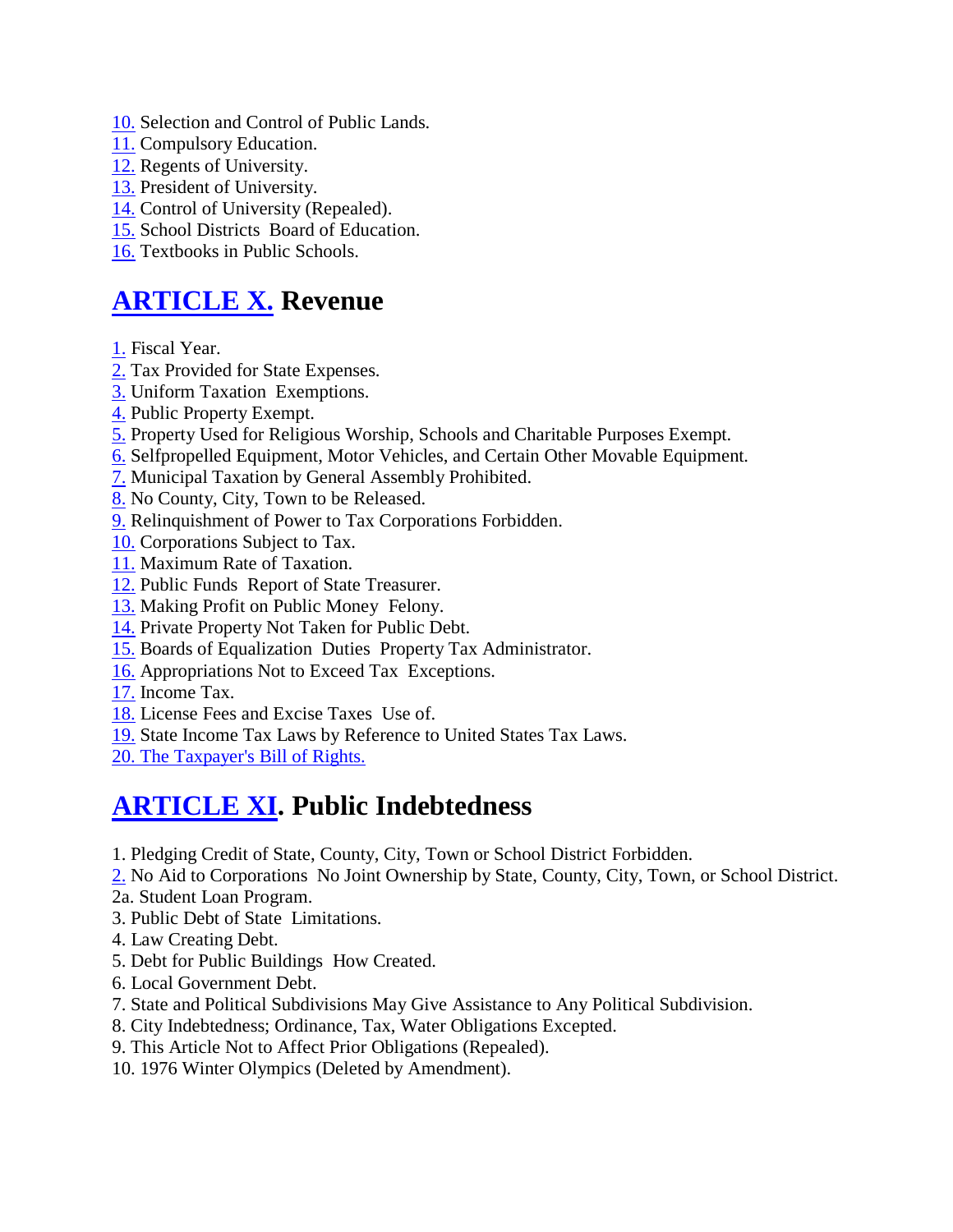# **[ARTICLE XII.](http://www.i2i.org/Publications/ColoradoConstitution/cnart12.htm) Officers**

- 1. When Office Expires Suspension by Law.
- 2. Personal Attention Required.
- 3. Defaulting Collector Disqualified from Office.
- 4. Disqualifications from Holding Office of Trust or Profit.
- 5. Investigation of State and County Treasurers.
- 6. Bribery of Officers Defined.
- 7. Bribery Corrupt Solicitation.
- 8. Oath of Civil Officers.
- 9. Oaths Where Filed.
- 10. Refusal to Qualify Vacancy.
- 11. Elected Public Officers Term Salary Vacancy.
- 12. Duel Disqualifies for Office (Deleted by Amendment).
- 13. Personnel System of State Merit System.
- 14. State Personnel Board State Personnel Director.
- 15. Veterans' Preference.

### **[ARTICLE XIII.](http://www.i2i.org/Publications/ColoradoConstitution/cnart13.htm) Impeachments**

- 1. House Impeach Senate Try Conviction When Chief Justice Presides.
- 2. Who Liable to Impeachment Judgment No Bar to Prosecution.
- 3. Officers Not Subject to Impeachment Subject to Removal.

## **[ARTICLE XIV.](http://www.i2i.org/Publications/ColoradoConstitution/cnart14.htm) Counties**

- 1. Counties of State.
- 2. Removal of County Seats.
- 3. Striking Off Territory Vote.
- 4. New County Shall Pay Proportion of Debt.
- 5. Part Stricken Off Pay Proportion of Debt.

#### **County Officers**

- 6. County Commissioners Election Term.
- 7. Officers Compensation (Repealed).
- 8. County Officers Election Term Salary.
- 9. Vacancies How Filled.
- 10. Elector Only Eligible to County Office.
- 11. Justices of the Peace Constables (Repealed).
- 12. Other Officers.
- 13. Classification of Cities and Towns.
- 14. Existing Cities and Towns May Come Under General Law.
- 15. Compensation and Fees of County Officers.
- 16. County Home Rule.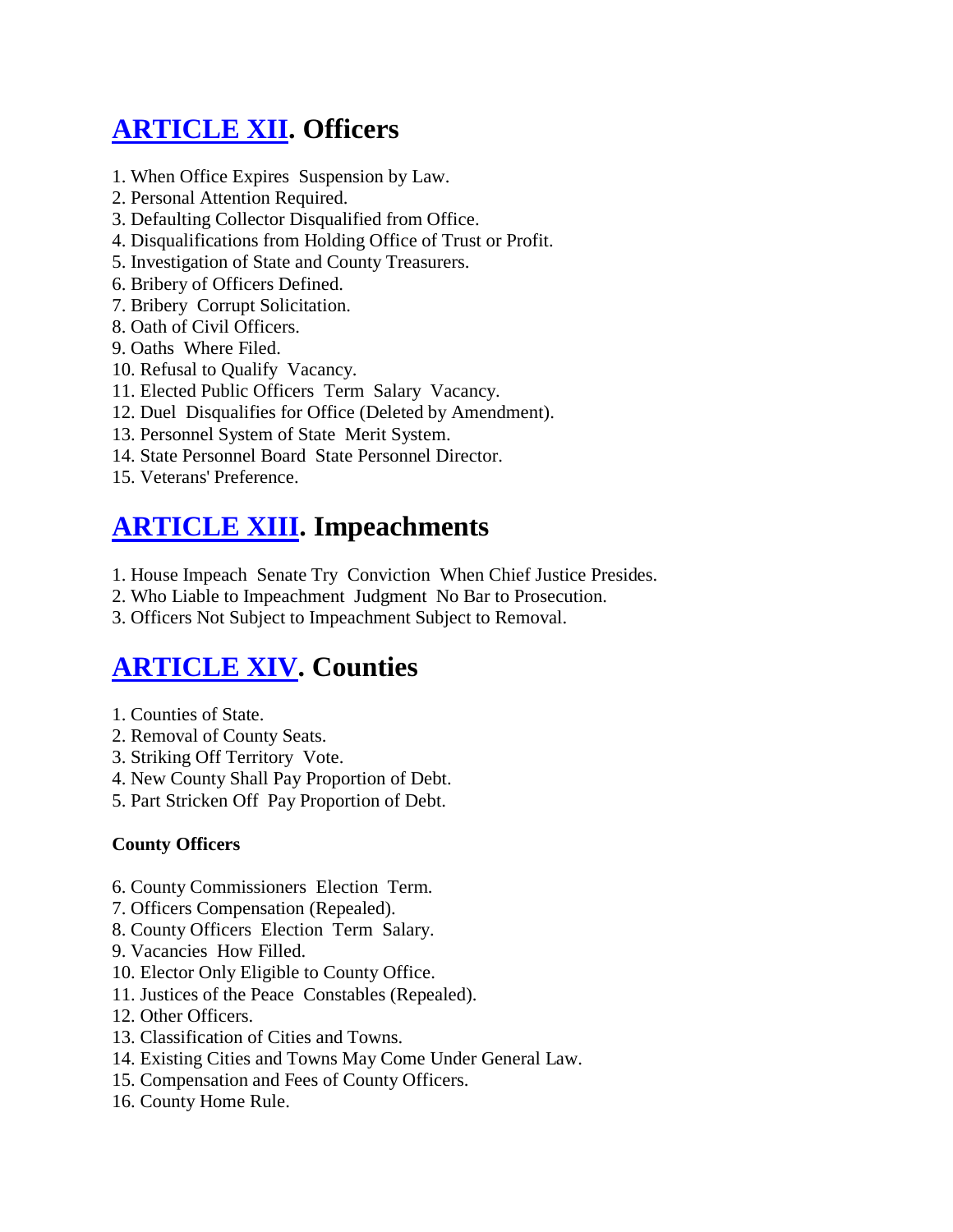- 17. Service Authorities.
- 18. Intergovernmental Relationships.

# **[ARTICLE XV.](http://www.i2i.org/Publications/ColoradoConstitution/cnart15.htm) Corporations**

- 1. Unused Charters or Grants of Privilege.
- 2. Corporate Charters Created by General Law.
- 3. Power to Revoke, Alter or Annul Charter.
- 4. Railroads Common Carriers Construction Intersection.
- 5. Consolidation of Parallel Lines Forbidden.
- 6. Equal Rights of Public to Transportation.
- 7. Existing Railroads to File Acceptance of Constitution.
- 8. Eminent Domain Police Power Not to be Abridged.
- 9. Fictitious Stock, Bonds Increase of Stock.
- 10. Foreign Corporations Place Agent.
- 11. Street Railroads Consent of Municipality.
- 12. Retrospective Laws Not to be Passed.
- 13. Telegraph Lines Consolidation.
- 14. Railroad or Telegraph Companies Consolidating with Foreign Companies.
- 15. Contracts with Employees Releasing from Liability Void.

## **[ARTICLE XVI.](http://www.i2i.org/Publications/ColoradoConstitution/cnart16.htm) Mining and Irrigation**

- 1. Commissioner of Mines.
- 2. Ventilation Employment of Children.
- 3. Drainage.
- 4. Mining, Metallurgy, in Public Institutions.

#### **Irrigation**

- 5. Water of Streams Public Property.
- 6. Diverting Unappropriated Water Priority Preferred Uses.
- 7. Rightofway for Ditches, Flumes.
- 8. County Commissioners to Fix Rates for Water, When.

### **[ARTICLE XVII.](http://www.i2i.org/Publications/ColoradoConstitution/cnart17.htm) Militia**

- 1. Persons Subject to Service.
- 2. Organization Equipment Discipline.
- 3. Officers How Chosen.
- 4. Armories.
- 5. Exemption in Time of Peace.

## **[ARTICLE XVIII.](http://www.i2i.org/Publications/ColoradoConstitution/cnart18.htm) Miscellaneous**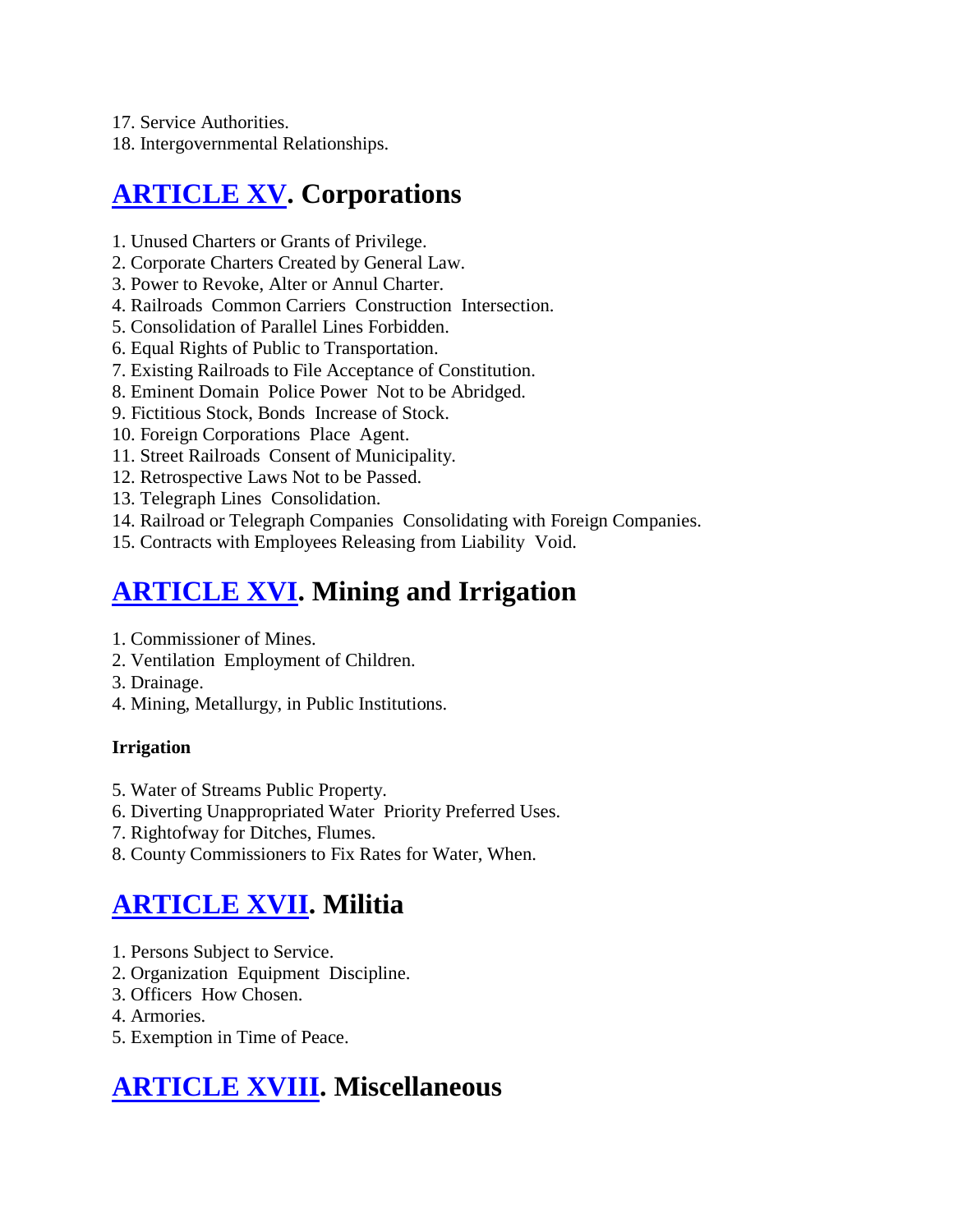- [1.](http://www.i2i.org/Publications/ColoradoConstitution/cnart18.htm#Section%201) Homestead and Exemption Laws.
- [2.](http://www.i2i.org/Publications/ColoradoConstitution/cnart18.htm#Section%202) Lotteries Prohibited Exceptions.
- [3.](http://www.i2i.org/Publications/ColoradoConstitution/cnart18.htm#Section%203) Arbitration Laws.
- [4.](http://www.i2i.org/Publications/ColoradoConstitution/cnart18.htm#Section%204) Felony Defined.
- [5.](http://www.i2i.org/Publications/ColoradoConstitution/cnart18.htm#Section%205) Spurious and Drugged Liquors Laws Concerning.
- [6.](http://www.i2i.org/Publications/ColoradoConstitution/cnart18.htm#Section%206) Preservation of Forests.
- [7.](http://www.i2i.org/Publications/ColoradoConstitution/cnart18.htm#Section%207) Land Value Increase Arboreal Planting Exempt.
- [8.](http://www.i2i.org/Publications/ColoradoConstitution/cnart18.htm#Section%208) Publication of Laws.
- [9.](http://www.i2i.org/Publications/ColoradoConstitution/cnart18.htm#Section%209) Limited Gaming Permitted.
- [9a.](http://www.i2i.org/Publications/ColoradoConstitution/cnart18.htm#Section%209a) U.S. Senators and Representatives Limitation on Terms.
- [10.](http://www.i2i.org/Publications/ColoradoConstitution/cnart18.htm#Section%2010) Severability of Constitutional Provisions.
- [11.](http://www.i2i.org/Publications/ColoradoConstitution/cnart18.htm#Section%2011) Elected Government Officials -- Limitations on Terms.
- [12.](http://www.i2i.org/Publications/ColoradoConstitution/cnart18.htm#Section%2012) Congressional Term Limits Amendment.
- [12a.](http://www.i2i.org/Publications/ColoradoConstitution/cnart18.htm#Section%2012a) Congressional Term Limits Declaration.
- [13.](http://www.i2i.org/Publications/ColoradoConstitution/cnart18.htm#Section%2013) Prohibited Methods of Taking Wildlife.

# **[ARTICLE XIX.](http://www.i2i.org/Publications/ColoradoConstitution/cnart19.htm) Amendments**

- 1. Constitutional Convention How Called.
- 2. Amendments to Constitution How Adopted.

# **[ARTICLE XX.](http://www.i2i.org/Publications/ColoradoConstitution/cnart20.htm) Home Rule Cities and Towns**

- [1.](http://www.i2i.org/Publications/ColoradoConstitution/cnart20.htm#Section%201) Incorporated.
- [2.](http://www.i2i.org/Publications/ColoradoConstitution/cnart20.htm#Section%202) Officers.
- [3.](http://www.i2i.org/Publications/ColoradoConstitution/cnart20.htm#Section%203) Transfer of Government.
- [4.](http://www.i2i.org/Publications/ColoradoConstitution/cnart20.htm#Section%204) First Charter.
- [5.](http://www.i2i.org/Publications/ColoradoConstitution/cnart20.htm#Section%205) New Charters, Amendments or Measures.
- [6.](http://www.i2i.org/Publications/ColoradoConstitution/cnart20.htm#Section%206) Home Rule for Cities and Towns.
- [7.](http://www.i2i.org/Publications/ColoradoConstitution/cnart20.htm#Section%207) City and County of Denver Single School District Consolidations.
- [8.](http://www.i2i.org/Publications/ColoradoConstitution/cnart20.htm#Section%208) Conflicting Constitutional Provisions Declared Inapplicable.
- [9.](http://www.i2i.org/Publications/ColoradoConstitution/cnart20.htm#Section%209) Procedure and Requirements for Adoption.
- [10.](http://www.i2i.org/Publications/ColoradoConstitution/cnart20.htm#Section%2010) City and county of Broomfield created
- [11.](http://www.i2i.org/Publications/ColoradoConstitution/cnart20.htm#Section%2011) Officers city and county of Broomfield
- [12.](http://www.i2i.org/Publications/ColoradoConstitution/cnart20.htm#Section%2012) Transfer of government
- [13.](http://www.i2i.org/Publications/ColoradoConstitution/cnart20.htm#Section%2013) Sections self-executing appropriations

# **[ARTICLE XXI.](http://www.i2i.org/Publications/ColoradoConstitution/cnart21.htm) Recall from Office**

- 1. State Officers May be Recalled.
- 2. Form of Recall Petition.
- 3. Resignation Filling Vacancy.
- 4. Limitation Municipal Corporations May Adopt, When.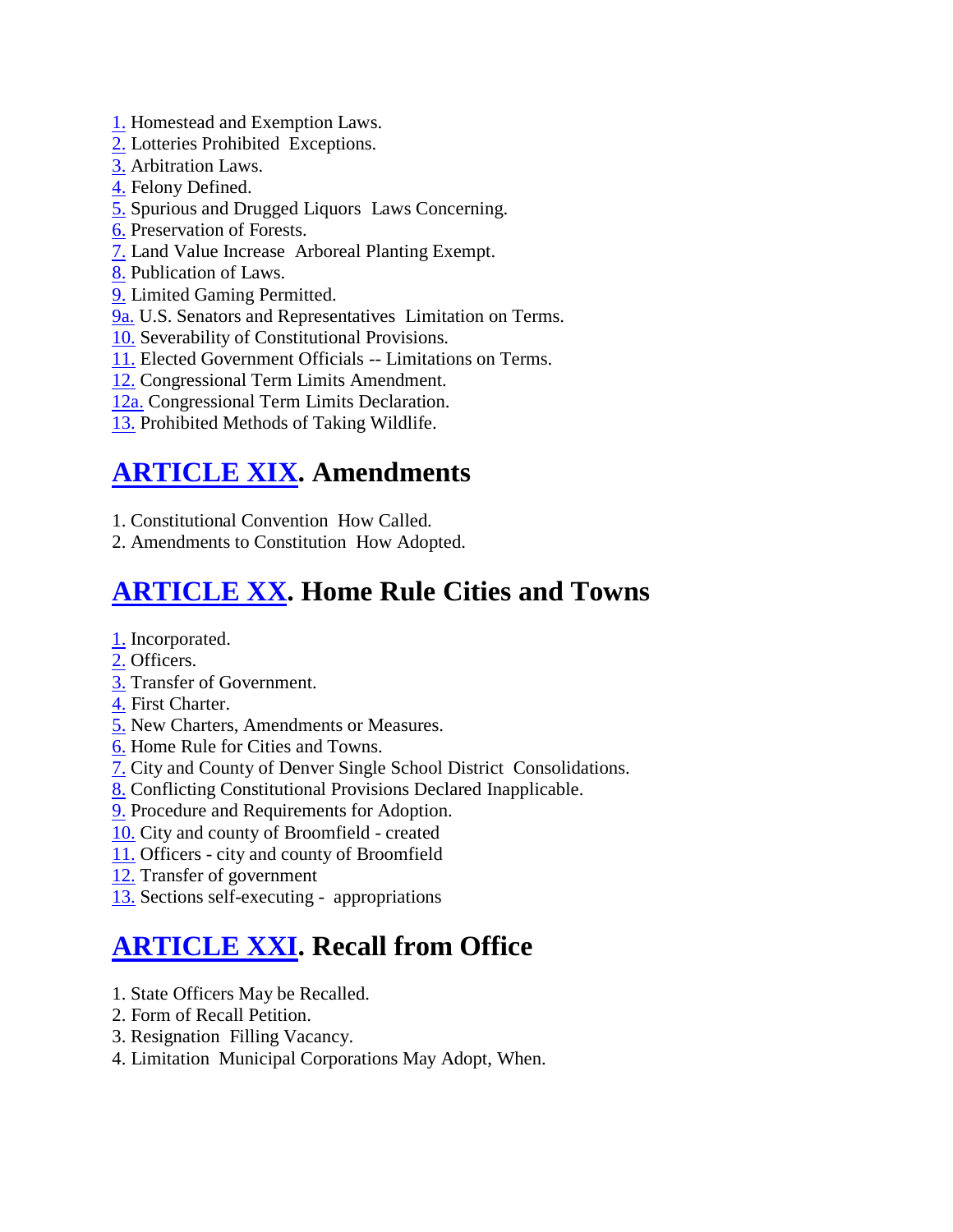# **[ARTICLE XXII.](http://www.i2i.org/Publications/ColoradoConstitution/cnart22.htm) Intoxicating Liquors**

1. Repeal of Intoxicating Liquor Laws.

# **[ARTICLE XXIII.](http://www.i2i.org/Publications/ColoradoConstitution/cnart23.htm) Publication of Legal Advertising**

1. Publication of Proposed Constitutional Amendments and Initiated and Referred Bills.

# **[ARTICLE XXIV.](http://www.i2i.org/Publications/ColoradoConstitution/cnart24.htm) Old Age Pensions**

- 1. Fund Created.
- 2. Moneys Allocated to Fund.
- 3. Persons Entitled to Receive Pensions.
- 4. The State Board of Public Welfare to Administer Fund.
- 5. Revenues for Old Age Pension Fund Continued.
- 6. Basic Minimum Award.
- 7. Stabilization Fund and Health and Medical Care Fund.
- 8. Fund to Remain Inviolate.
- 9. Effective Date.

# **[ARTICLE XXV.](http://www.i2i.org/Publications/ColoradoConstitution/cnart25.htm) Public Utilities**

# **[ARTICLE XXVI.](http://www.i2i.org/Publications/ColoradoConstitution/cnart26.htm) Nuclear Detonations**

- 1. Nuclear Detonations Prohibited Exceptions.
- 2. Election Required.
- 3. Certification of Indemnification Required.
- 4. Article Selfexecuting.
- 5. Severability.

# **[ARTICLE XXVII.](http://www.i2i.org/Publications/ColoradoConstitution/cnart27.htm) Great Outdoors Colorado Program**

- 1. Great Outdoors Colorado Program.
- 2. Trust Fund Created.
- 3. Moneys Allocated to Trust Fund.
- 4. Fund to Remain Inviolate.
- 5. Trust Fund Expenditures.
- 6. The State Board of the Great Outdoors Colorado Trust Fund.
- 7. No effect on Colorado water law.
- 8. No Substitution Allowed.
- 9. Eminent Domain.
- 10. Payment in lieu of Taxes.
- 11. Effective Date.